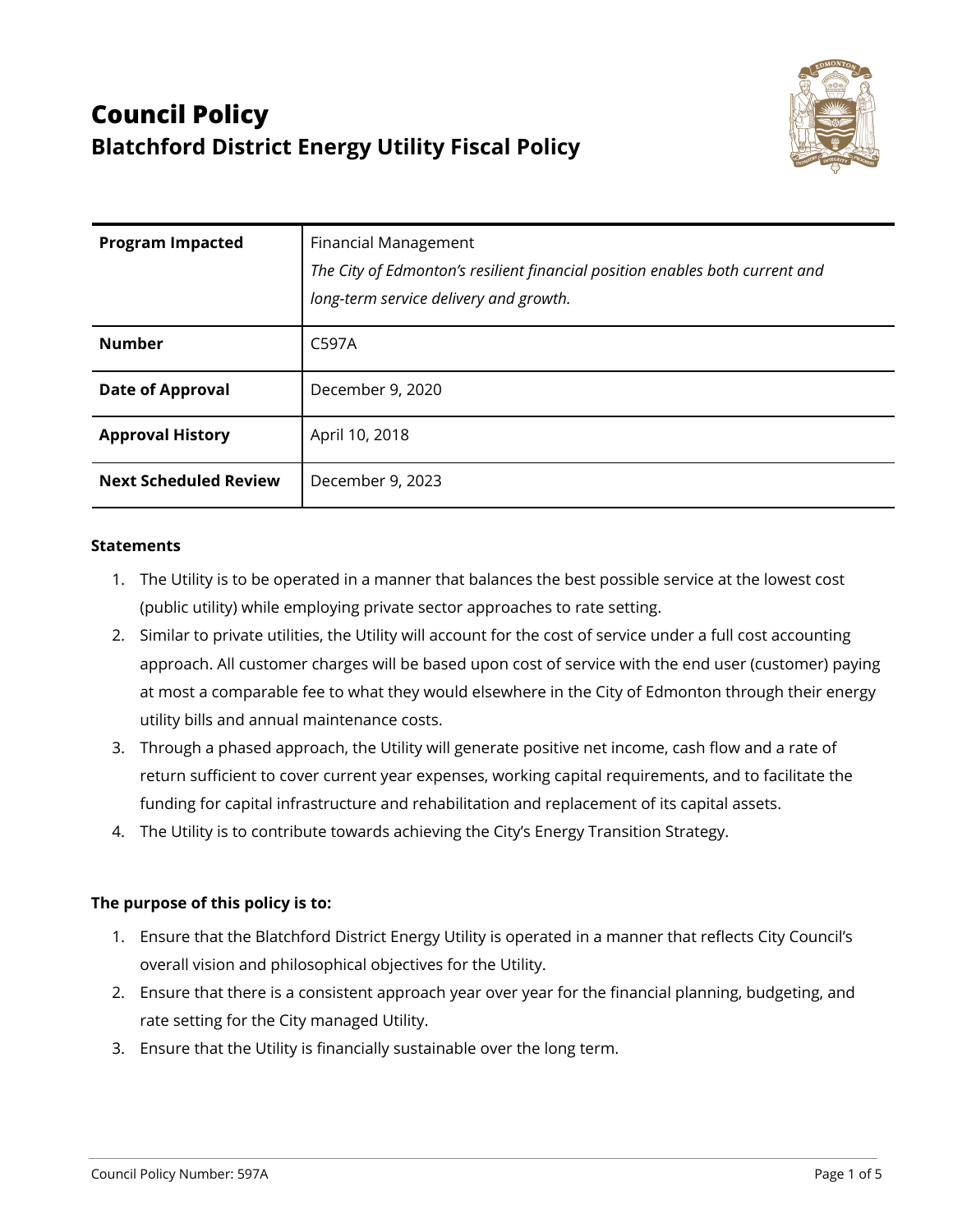#### **Rate Setting Principles**

- 1. Customer rates will be understandable, practical and cost-effective to implement.
- 2. Customer rates will fairly apportion the cost of providing service among customers.
- 3. Customer rates will be stable and predictable from year to year.
- 4. Customer rates will provide revenue stability for the Blatchford Renewable Energy Utility.
- 5. Customer rates will promote the efficient use of energy.
- 6. Customer rates will be based on the forecast cost of providing service.
	- a. In the initial years of operation as the customer base continues to grow, a levelized approach may be used to establish rates and recover the forecast costs of providing service over a longer-term basis.
	- b. The under-recovery of costs under the levelized approach in the early years of the Utility's operations will be accumulated in a regulatory deferral account to be recovered in later years when the customer base is more fully established.
- 7. Customer rates based on the forecast cost of providing service will be assessed annually to ensure they remain competitive with other longer-term heating and cooling options.
	- a. The Utility will strive for customers to pay at most a comparable fee to what they would elsewhere in the City of Edmonton through their energy utility bills and maintenance costs.
	- b. The assessment will take into account the longer-term nature of utility infrastructure being used to provide services to customers, and market fluctuations that may occur annually in the commodity price of gas and electricity relative to the stable cost of providing thermal energy from the Blatchford District Energy Sharing System.

## **Financial Indicators**

Financial indicators are measures that provide financial information about the sustainability of the Utility. Taken collectively, these indicators allow for periodic assessment on whether the Utility is moving towards or away from financial sustainability.

# **1. Rate Sufficient to Meet Expenditures and Cash Flow (Positive Net Income and Positive Cash Position)**

- a. The Utility will generate positive net income, cash flow and a rate of return sufficient to cover current year expenses, working capital requirements, and to facilitate the funding for capital infrastructure and rehabilitation and replacement of its capital assets.
- b. The management of the Utility's cash position is the responsibility of Administration, taking into consideration current borrowing rates and current and future cash requirements.
- c. Where the Utility's cash position is insufficient to meet cash flow requirements, the Utility will borrow from the City of Edmonton on a short term basis, with the interest being paid by the Utility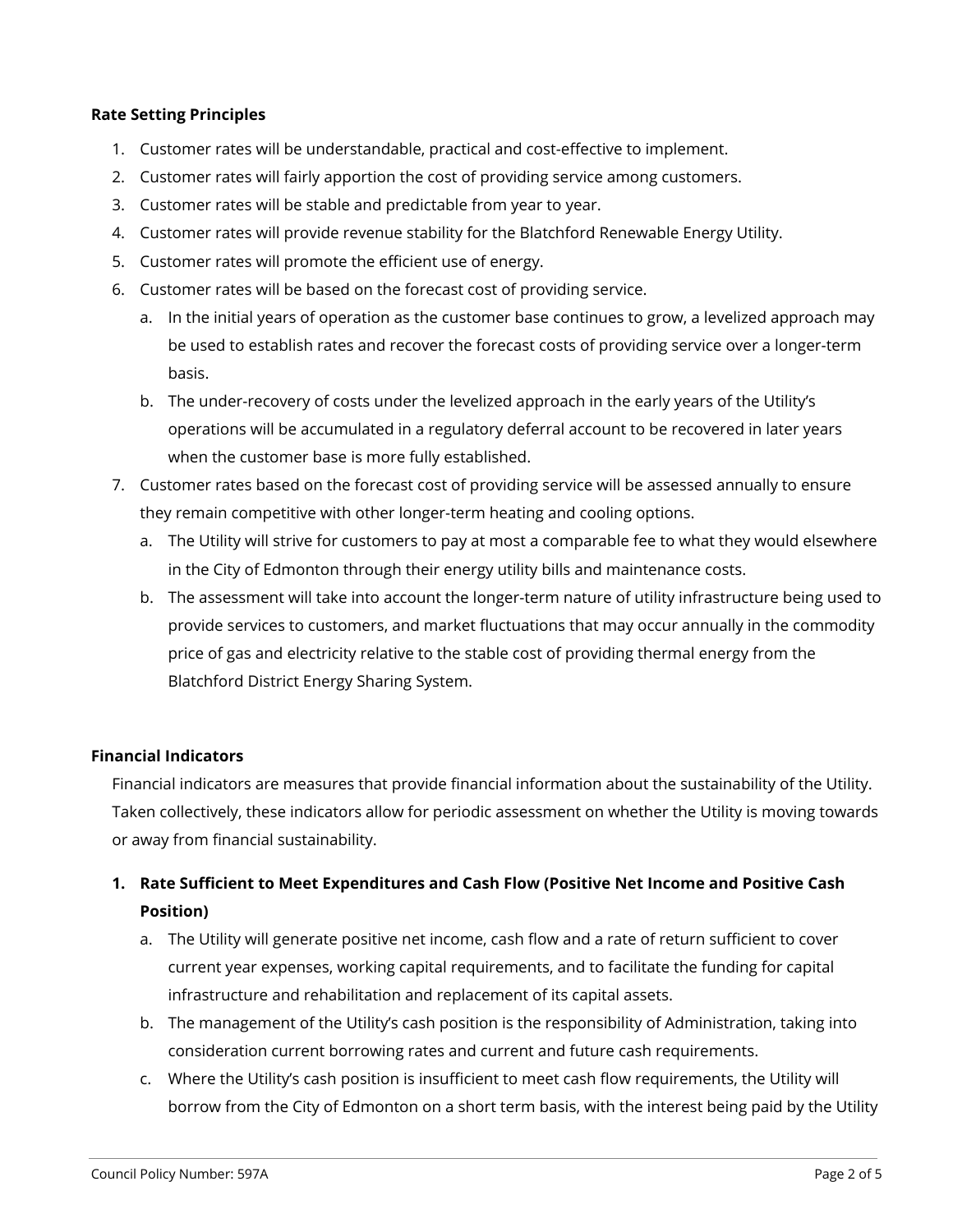at an interest rate that compensates the City of Edmonton reflecting the Fund Balance where the cash was drawn.

## Indicator Targets:

- i. Positive Net Income
- ii. The target combined Cash Position of the Utility is the Pay As You Go funding required as identified in the Capital Plan.
- iii. Stable consistent rate increases.

## **2. Debt Financing of Capital**

- a. The Utility will not utilize long-term Debt to finance current operating expenditures.
- b. Debt will be considered for Capital Expenditures for:
	- i. projects with long-term benefits;
	- ii. major rehabilitation or upgrade of existing assets; and
	- iii. emerging requirements to support corporate priorities and strategic plans.
- c. The Utility will follow the City of Edmonton's process for debt issuance, including the term of the debt and will be consolidated with City debt in determining the City's position relative to the legislated debt limits.

## Indicator Target:

The Debt to Net Assets Ratio is a measure of the extent that capital investment is financed through debt, presented on a combined basis and calculated as follows:

Total Long Term Debt divided by Net book value of Non-Contributed Assets

= Debt to Net Assets Ratio

The target for the Debt to Net Assets Ratio may vary between 50% and 70%, taking into consideration borrowing rates. Incremental targets, by year, are as follows:

2030 - 98% 2040 - 85% 2050 - 70% 2060 - 60%

## **Financial Planning**

Budget and financial planning follow the general principles of budget, long range planning, and management of capital assets as established by the City of Edmonton and in accordance with Public Sector Accounting Standards defined by the Public Sector Accounting Board.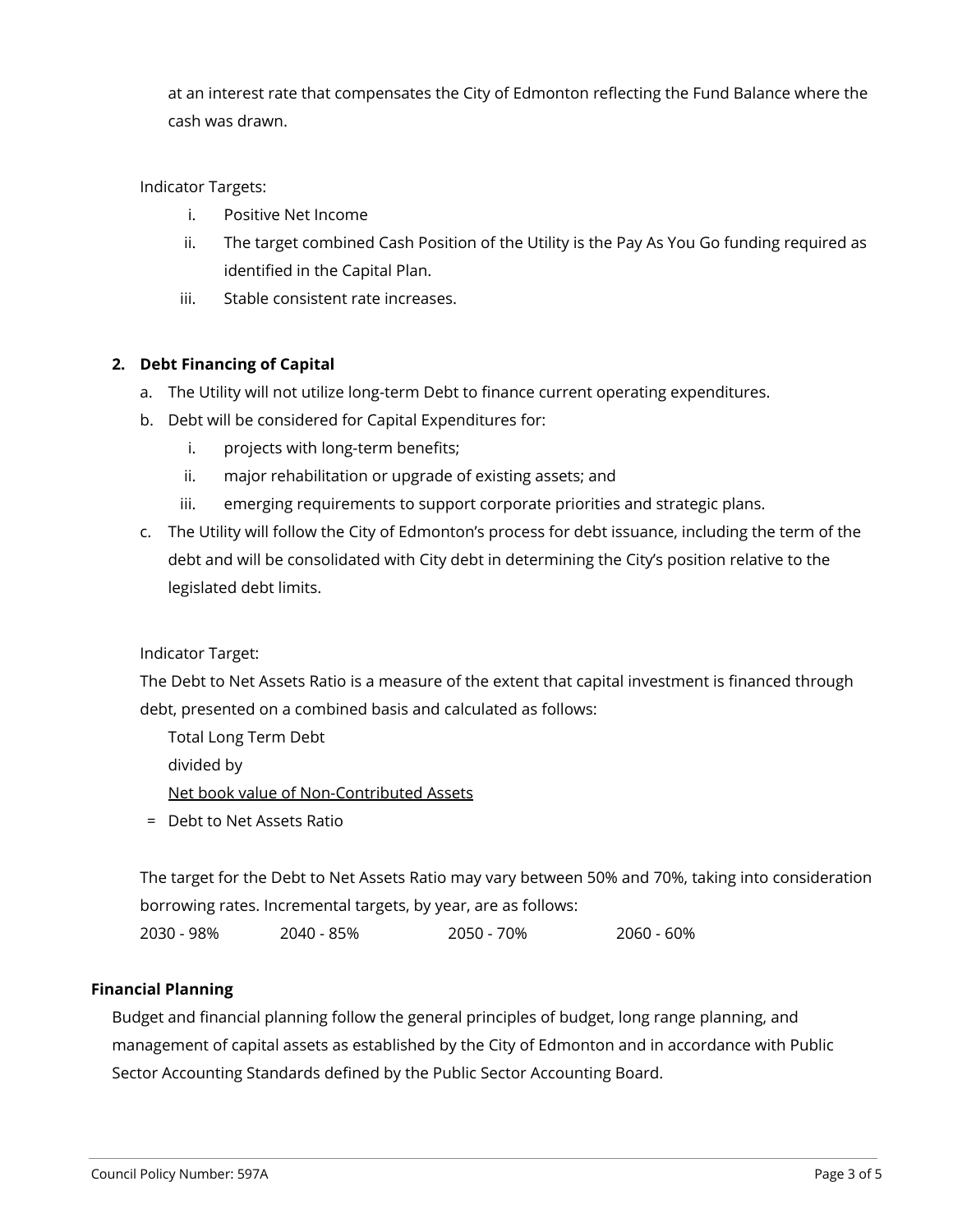The Utility will prepare a 4-year Business Plan, to be presented annually to the Utility Committee, prior to the preparation of the multi-year operating and capital budgets or supplemental budget adjustments.

The Utility Committee shall recommend annually to City Council the customer rates for the upcoming year, based on review of an annual rate filing prepared by the Utility subsequent to the preparation and presentation of the 4-year Business Plan.

#### **Definitions**

**Cash Flow** - the ability of the Utility to meet its financial obligations as payments are due.

**Capital Assets** - assets of the Utility meeting the requirements defined under Public Sector Accounting Standard PS3150.

**Capital Investment Outlook** - a 10-year forecast of capital required to ensure that appropriate infrastructure are in place to meet service needs, including the replacement of Contributed Assets.

**Capital Plan** - a 4-year plan for funding capital infrastructure approved by City Council.

**Contributed Assets** - capital assets of the Utility for which funding was provided from non-rate sources. Examples may include infrastructure constructed by the Blatchford Development, partnership funding, grants, etc.

**Debt to Net Assets Ratio** - is a measure of the extent to which the net book value of non-contributed assets is being financed by debt.

**Financial Indicators** - a set of financial measures that provide signals on the financial health of the Utility.

**Financial Sustainability** - financial sustainability is achieved when all targets set for the Financial Indicators (as recommended by the Utility Committee and approved by City Council) are attained.

**Full Cost Accounting** - shall include cost allocation from services provided by City Administration and may include administration costs, and other shared services such as Communication, Human Resources, Information Technology, Law, Corporate Procurement and Supply Services, Financial Services, Fleet and Facility Maintenance, and general corporate overhead.

**Investment in Utility Financed Assets** - Net Book Value of Utility Financed Assets minus associated outstanding debt used to pay for the assets.

**Net Book Value** - acquisition costs of original costs of capital assets minus their accumulated depreciation.